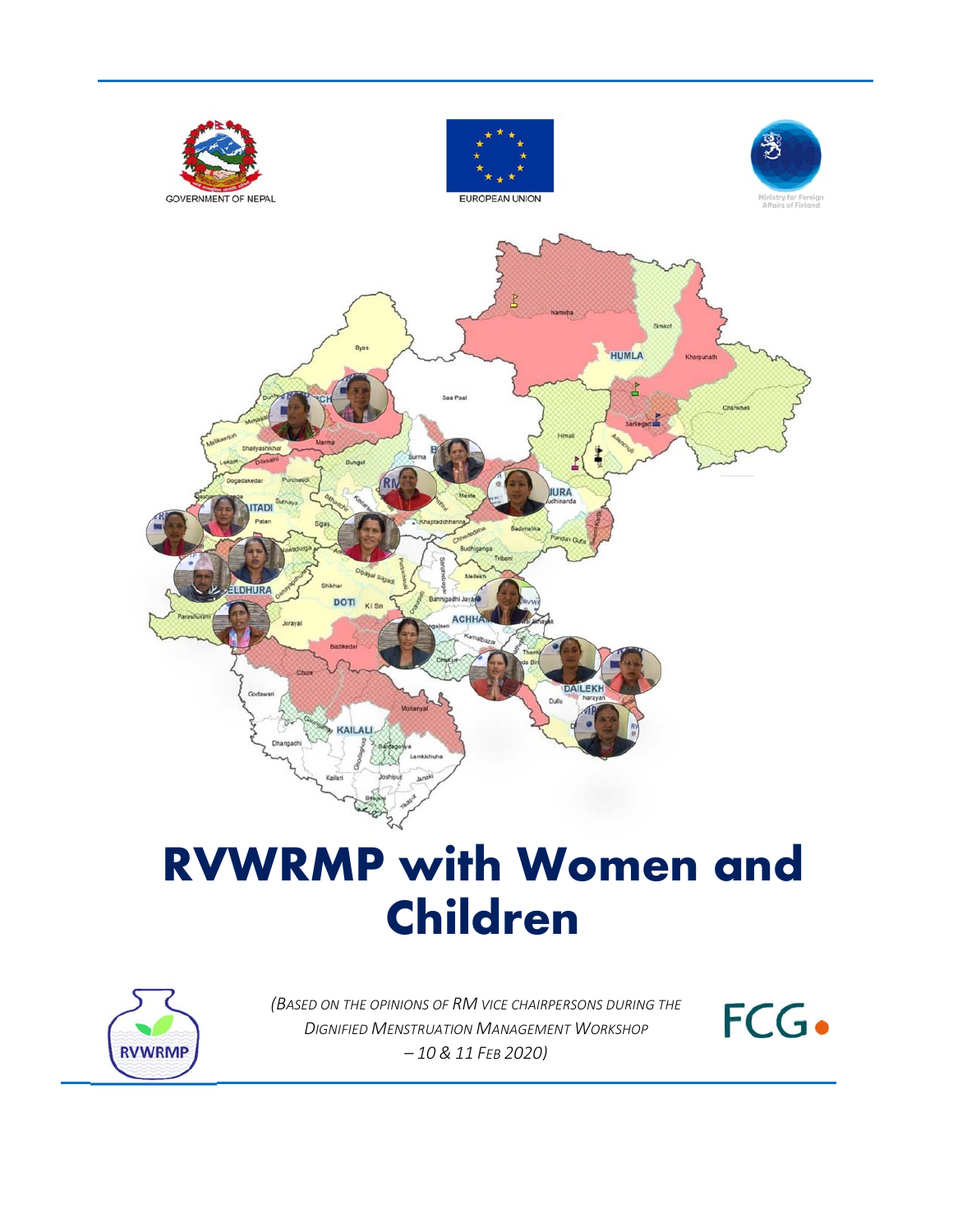The Rural Village Water Resources Management Project, Phase III (2016‐2022), jointly funded by Government of Nepal, European Union and Government of Finland together with local governments, provides support to rural communities for clean drinking water, and behaviour change in sanitation, hygiene and nutrition. The project also supports livelihood promotion for income generation, cooperatives and renewable energy. The Project covers 66 remote rural municipalities of Nepal. Capacity building of local governments is a key component of the Project.

The Overall Objective to which RVWRMP III contributes is improved health and reduced multidimensional poverty within the project working area. The Purpose of the Project is to achieve universal access to basic WASH services, and improved livelihoods with establishment of functional planning and implementation frameworks for all water users and livelihoods promotion in the project area. It is estimated that 351,000 people will have basic water supply services with improved system; 54 000 people will benefit from irrigation systems; and 21,000 people will be connected to household electricity from micro-hydropower. Over 170,000 will have changed their cooking stoves to an improved smokeless and energy saving models. 275,000 people will benefit from home gardens, providing their families with better nutrition. Some 60 000 inhabitants will use training in income generation to improve their opportunities in agribusiness and small business ventures. The Project's working modality and approach are embedded in the local governments' working modality and the Project is implemented by the Local Governments.

RVWRMP advocates for the human right of women to stay in a safe and hygienic place during menstruation. Similarly, the project implements different training and awareness raising activities on women's access to water taps and toilets during their menstrual period. The Project, jointly with Rural Municipalities, is implementing campaigns on Menstrual Hygiene Management (MHM), nutrition and sanitation behaviour changes. Similarly the Project has constructed Child, Gender and Disabled persons (CGD) friendly WASH structures at household, community and school level.

The Project has focused its efforts on assisting women to maintain personal hygiene during menstruation, together with encouraging families to improve the cleanliness of their household and surroundings (in the Total Sanitation Campaign), in order to contribute to the gradual eradication of risky practices that women are forced to follow. Menstruation‐related taboos are deeply rooted in the society, and we realise that eradication of these taboos overnight is not possible. Therefore, the Project has been involved with securing the human rights of women and children, and ensuring their access to water taps and toilets during menstruation. With this purpose in mind, the mobilisation of student/child clubs, adolescent girls' networks and mothers' groups has started to achieve positive results. The project has linked MHM with total sanitation and nutrition. It includes CGD‐friendly WASH structures construction, school toilets with facilities for sanitary pad changing and proper disposal, availability of sanitary pads in the schools (locally made reusable pads, or commercial) and home garden management. Schools have made action plans for the 'three star model', which includes MHM. At community level, a menstrual hygiene management related indicator is included as a part of total sanitation indicator. The project has trained women to stitch reusable sanitary pads locally, and improved their knowledge regarding anatomy and natural biological processes. We need everyone to understand that menstruation is a vital part of life – and feel comfortable discussing it (just as attitudes regarding discussion of open defaecation changed).

In order to maintain uniformity on MHM related activities in all working RMs and prepare a joint action plan to support all the RMs, a workshop was organized on 10‐11 February 2020 with the chairpersonship of the Mayor of Dipayal Silgadhi Municipality. The Deputy Speaker of Sudurpaschim Provincial Assembly was chief guest of the inauguration ceremony. The workshop also prepared the Dhangadhi declaration of Dignified Menstruation management. This document has been prepared based on the opinions expressed by the participants of the workshop. The Dhangadhi declaration on DMM is also included in this document. Video clips were also taken of the vice chairpersons discussing the topic, and these are available from the Project.

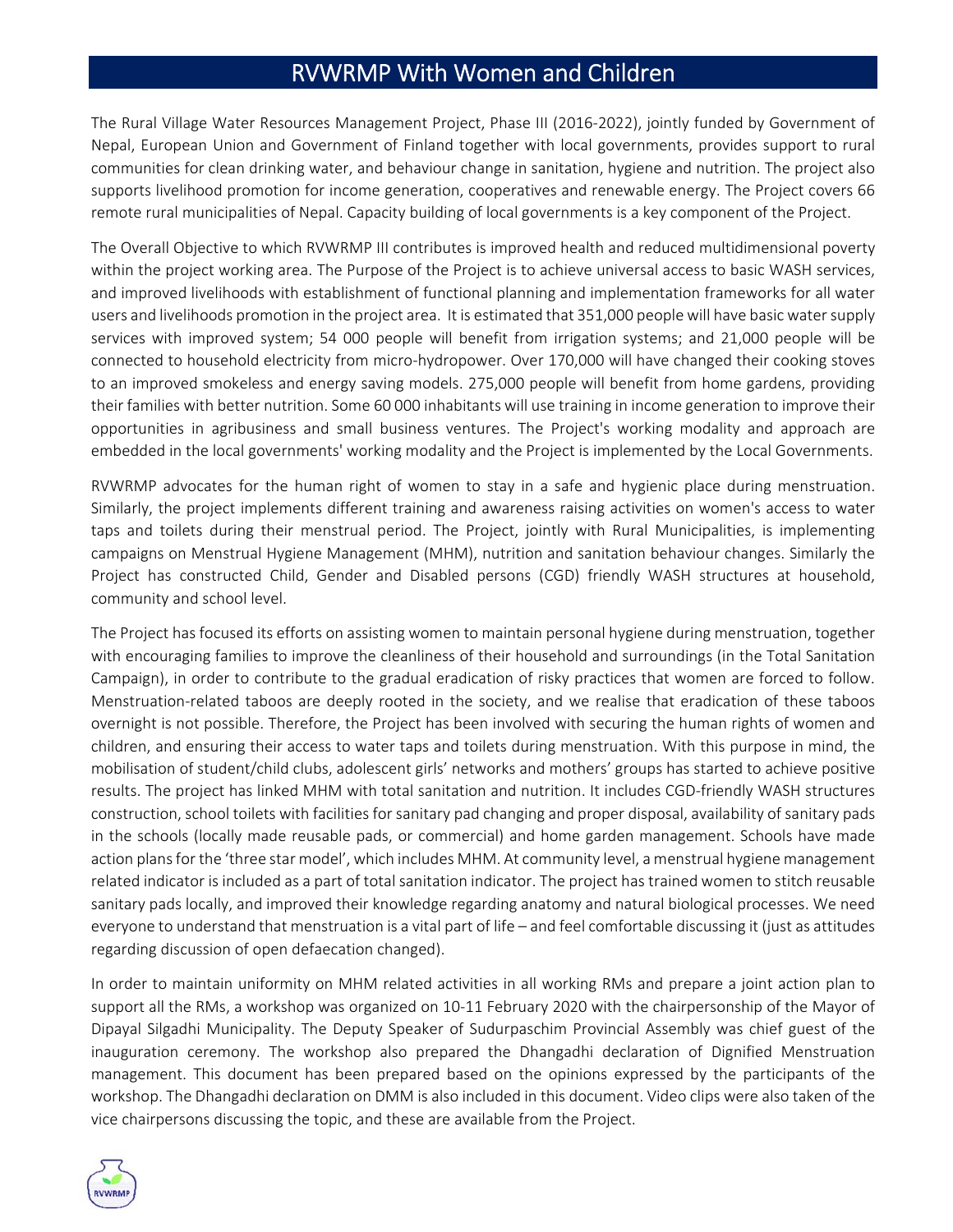I am very happy to know that RVWRMP has initiated creative campaigning for dignified menstruation management, which has been following up harmful practices in our society. I would like to thank RVWRMP for this creative action. Menstruation management taboos are not only a problem of Sudurpaschim province – they are observed around the world in some form. In our economic and social setting, these practices have been followed since ancient times, and now they are connected with religion and customs, which is in fact malpractice. In order to overcome the problem, women themselves have to pay attention. After restructuring of the state, we have been given various rights. The vice chairpersons of Rural Municipality should lead the movement to eradicate harmful traditions utilizing such rights.



#### *Honourable Nirmala Badal Joshi, Deputy Speaker, Sudurpaschim Provincial Assembly*



Federal, Provincial and Local Governments are passengers in the same boat. Women do not have enough opportunities, even when they are capable to take leadership roles. Nepal has a history of successful leadership of various movements and social campaigns. Women must take the leadership role themselves, and eliminate the misconduct and superstitions prevalent in society. Men's leadership should support women in the campaign to change society led by women and to follow the promulgated laws. Political parties should also give special priority to women.

*Manju Malasi, Mayor, Dipayal Silgadhi Municipality, Doti*

Women have been trained and are able to lead development activities after implementation of the Rural Village Water Resources Management Project in Turmakhand Rural Municipality. Due to the working approach of the Project, such as compulsory participation of women in scheme implementation and leadership, women have realized that they have rights, and a role in a decision making. Women are excited to take the leadership and they have gained a lot of knowledge and skills in this regard from the Project. There have been a lot of changes in the awareness of women after the implementation of the Project



*Amrita Budha, Vice Chairperson, Turmakhand RM, Achham*



As the coordinator of the monitoring committee, I have observed the quality of the materials and work used in the projects while monitoring many of the schemes being undertaken. The project and the villagers have collaborated on many tasks. Sustainability has been seen in the schemes supported by the Project. There has been a lot of good work in our Rural Municipality. A private connection system installing meters has been implemented in the Naumule market area, which has made it easier for women to manage their menstrual hygiene.

*Amrita Singh, Vice Chairperson, Naumule RM, Dailekh*

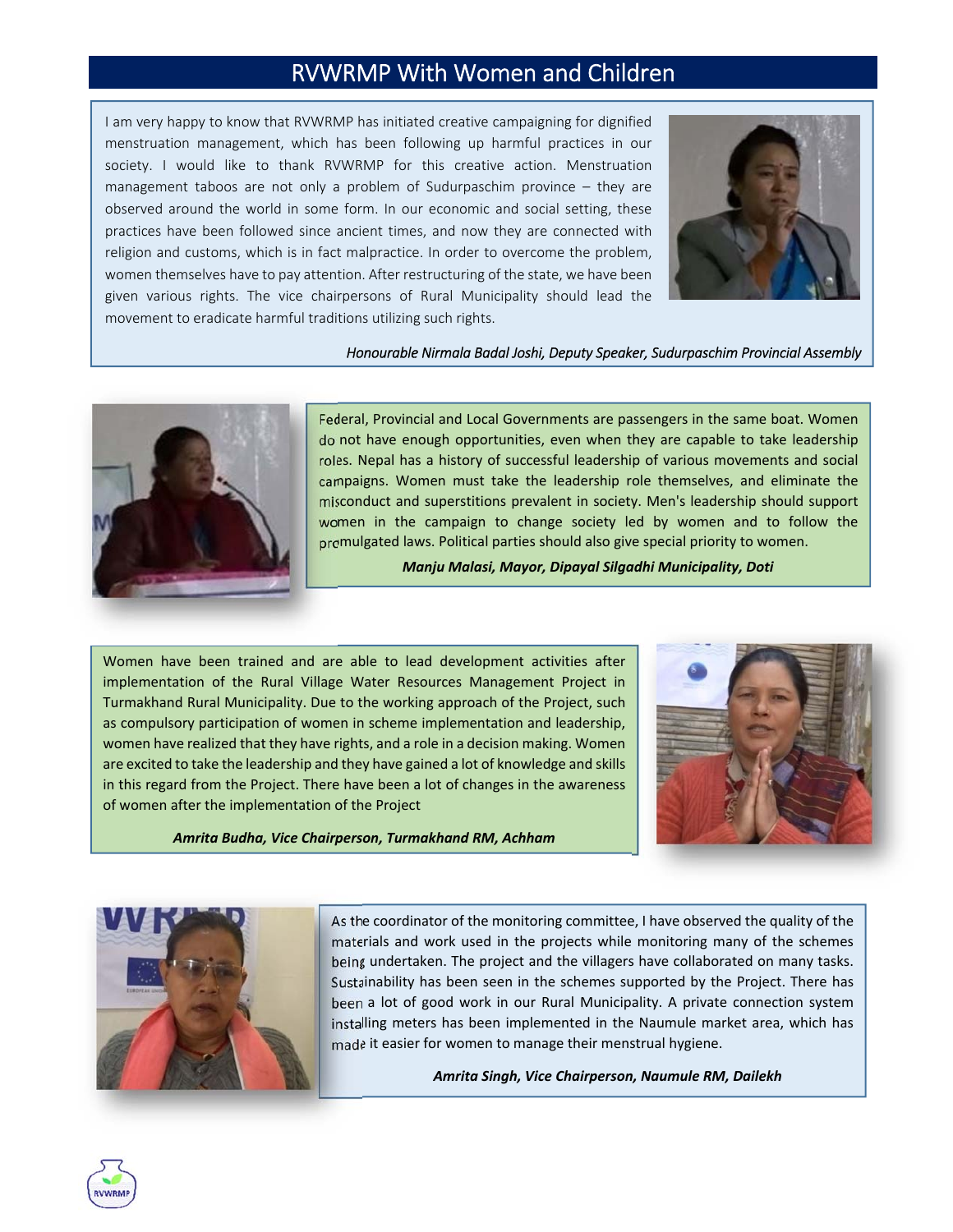The Project has insisted on at least 75% households and 50% women's compulsory attendance and representation in various mass meetings, public auditing and formation of user committees. Women's leadership skills have been developed, leading to increased confidence and dignity. I have been greatly impressed by the public auditing system applied, and the way the project even shares the allocated budget and actual cost of trainings. The staff working through the project are hardworking and honest, which has created quality and sustainability in the scheme.



*Urmila Bohara, Vice Chairperson, Apihimal RM, Darchula*



With the support of the Project, women have become self‐reliant, being able to make their own decisions. Women have been able to demand schemes for themselves. Due to the provision of the Project, there is proper participation of women. There has been support for women's income sources, and women have benefited directly from the implementation of improved stoves, agriculture and sanitation. The campaign for menstrual hygiene management allows women to abandon malpractices of menstruation management, use regular toilets and stay clean and healthy during menstruation.

*Kalawati Bhand, Vice Chairperson, Ajaymeru RM, Dadeldhura*

Due to the clear priorities of the schemes set out in the Water Use Master Plan, there is no dispute in the selection of the schemes and the poor and the disadvantaged people are served. The Step‐by‐Step approach and monitoring system have disregarded political discrimination and possibility of bias in the selection of user committee members, which has also maintained social harmony. Due to training and public auditing, ownership has been developed as all the users know the income and expenditure of the scheme. If all such schemes would be established in a similar manner, they could be implemented transparently.

*Kushma Chand, Vice Chairperson, Shivanath RM, Baitadi*





Women traditionally must bring water to the house. If the water is far away, it hurts women and the health of women also deteriorates. Rural Village Water Resources Management Project has supported us to provide water supply services to many villages in Naugad Rural Municipality suffering from water shortages. Schemes are completed in ward no 1 and 2 and ongoing in 4 and 5. The schemes constructed with the support of the Project are of very good standard and quality. Sanitation and livelihood programs have directly benefitted women. Even the health of women and children has been positively impacted.

*Gauri Devi Thagunna, Vice Chairperson, Naugad RM, Darchula*

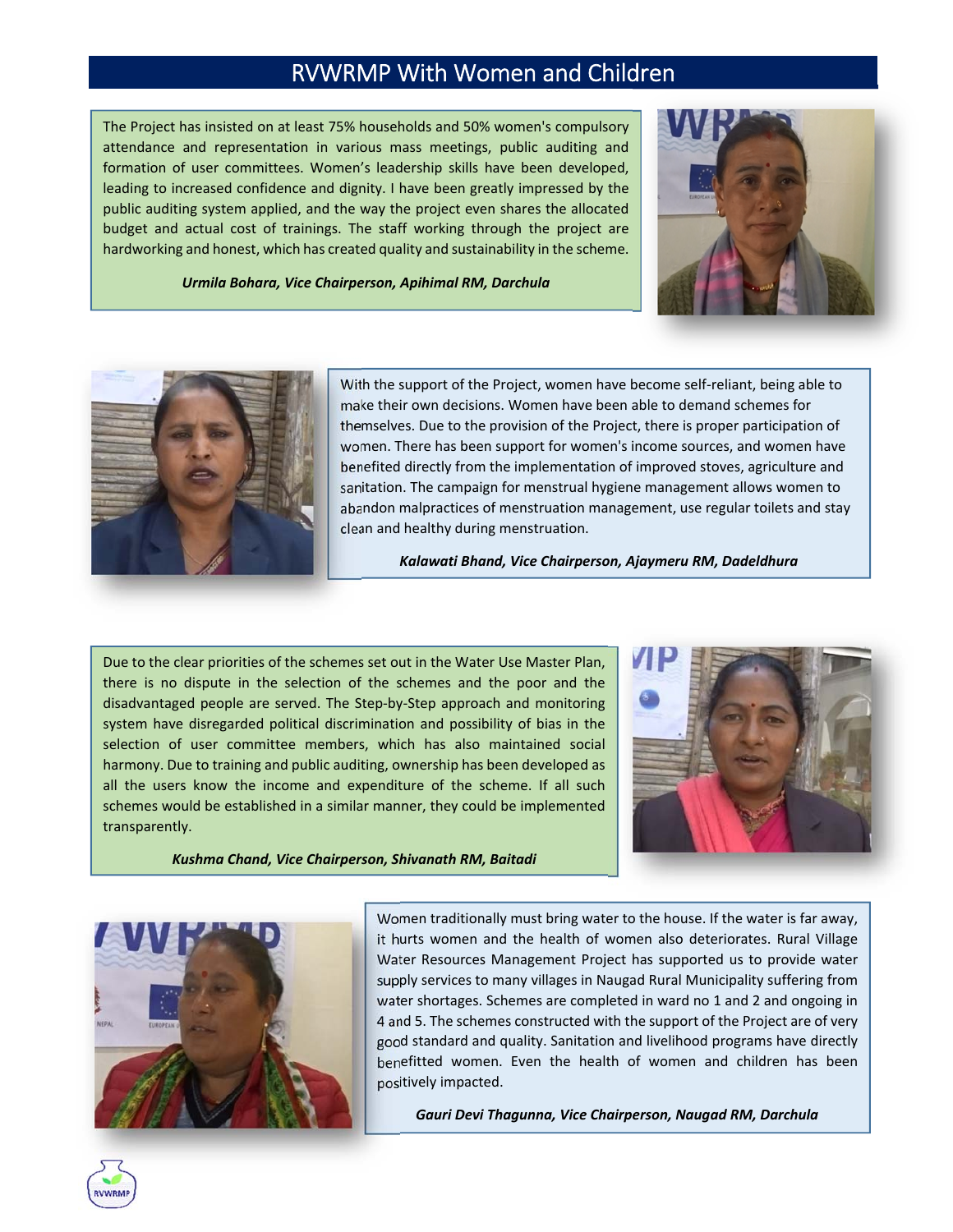<u> Tanzania (h. 1888).</u><br>Nati The Rural Municipality has learned a lot from the procurement process applied in the Project. The participatory and transparent procurement process through sealed quotations has been extremely effective. The step-by-step approach adopted by the Project ensures the participation of all. Through this approach all the women in the scheme area get information about the progress and the income and expenditure of the schemes. The Rural Municipality has replicated the procurement process and public auditing system in all the schemes.







We have started the implementation of the livelihood activities as planned in the Water Use Master Plan and Livelihood Implementation Plan, based on the feasibility of the particular activity. Women have benefited directly from livelihoods activities such as: vegetable farming, livestock farming, allo processing, sewing, poultry farming, etc. Women who were scared to speak in front of others are now leading the income generating activities. Every household that works in vegetable farming is earning at least NPR 3,000 in a season.

*Jala Kumari Bista, Vice Chairperson, Alital RM, Dadeldhura*

We have formed child clubs in all schools of Talkot to implement the DMM program effectively. Similarly, a RM level network is also formed. A Mothers' group and adolescence girls' network is also mobilized for awareness campaigns. Women are feeling very comfortable in their homes after construction of private tap, chang and dish washing platform. Waste water is being used for home gardens and the nutritional status of women and children is improved. Staff working for RVWRMP in the field are honest and well disciplined.



*Dhanlaxmi Khatri, Vice Chairperson, Talkot RM, Bajhang*



Ujyalo is a small farmers' cooperative, supported by RVWRMP, with more than 1000 shareholders. Savings of the cooperative are 35.2 million NPR. Many women have taken loans from the cooperative and purchased goats, buffalos and also invested in vegetable farming. It has opened the door to independent income for women. The cooperative has started a dairy, which has increased the income of women in the RM. User Committees have deposited their Operation and Maintenance (O&M) funds in the cooperative, and the cooperative has made available an emergency repair fund from its net profits.

*Padam Kumari Bist, Vice Chairperson, Bhairabi RM, Dailekh*

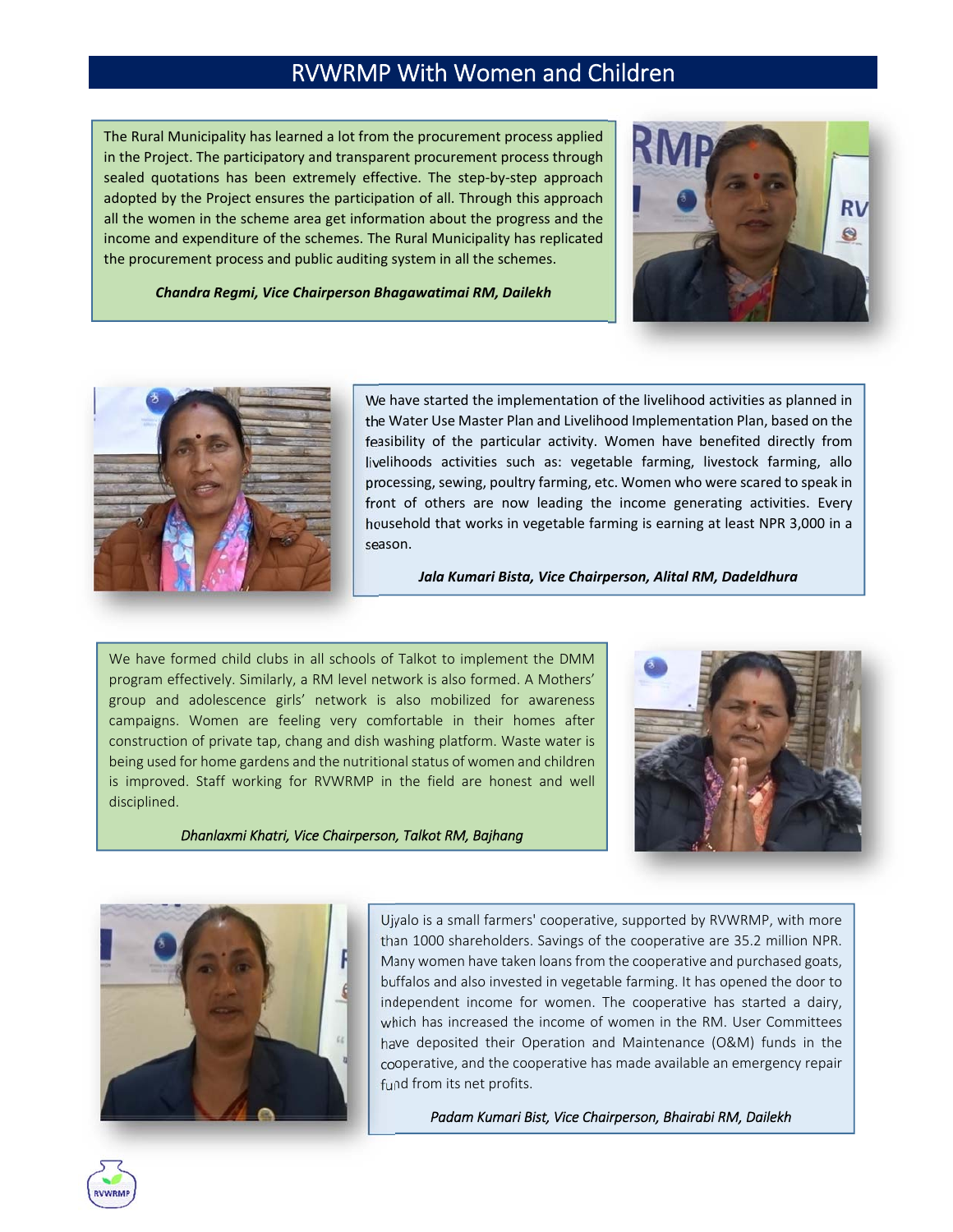I have monitored all the schemes constructed by the Project. Schemes constructed by the Project have good standard quality. While doing final monitoring of the scheme, we check the pipeline depth, quality of structure and materials, and book keeping of the UCs. If any of the work is found to be incomplete or not constructed according to the design estimate, we provide a deadline to the UC. Only after completion of the remaining work, will we recommend final payment to the UC. We found all the income and expenditure of the schemes are transparent, the community has taken ownership, and the schemes are sustainable.



*Padam Bahadur Bohara, Vice Chairperson, Bhageshwor RM, Dadeldhura*



Before starting RVWRMP I, cash transactions were made only in Indian currency in our area. Many of the villagers saw Nepalese currency only after the Project began. The Project supported us to realize that we are Nepali citizens. Due to different training and awareness activities, the awareness of women and disadvantaged groups is enhanced. Saving habits have been established after formation of a cooperative, and women are gradually becoming self-reliant through small businesses taking loans from the cooperative. Nutritional status is improved due to home garden management and consumption of green vegetables. Income levels have been scaled up.

*Bina Bhatta, Vice Chairperson, Pancheshwor RM, Baitadi*

As a monitoring committee coordinator, I have monitored all schemes together with technical staff. We thoroughly check the volume and quality of work as per the design and estimate. We also check whether laborers have been paid or not, and the income & expenditure statement of the UCs. All the issues are discussed in the mass meeting and payment recommendation is made as decided by the mass meeting. If any work is incomplete or of low quality, we ask UCs to complete it before final payment. Health status of women and children is improved after they have become used to consuming green vegetables, and they also started earning some money by selling it.



*Bishna Devi Singh, Vice Chairperson, Sayal RM, Doti*



Women's living standards have changed after having sanitation facilities. We are planning to declare ward no 1 as a totally sanitized ward. Positive thinking on sanitation and nutrition has been generated in women. After project support, all the HHs have constructed solid waste and waste water collection pits. The waste water is used in home garden, by which green vegetables are produced, and people are being used to eating green vegetables. Women are destroying their chhau-hut themselves, and we are rewarding those households with NPR 5,000 from the RM. Child clubs are mobilized for monitoring of chhau hut use. Students are mobilized for awareness campaigns at household level.

*Bhagawati Devi Bam, Vice Chairperson, Bogtan Fudsil RM, Doti*

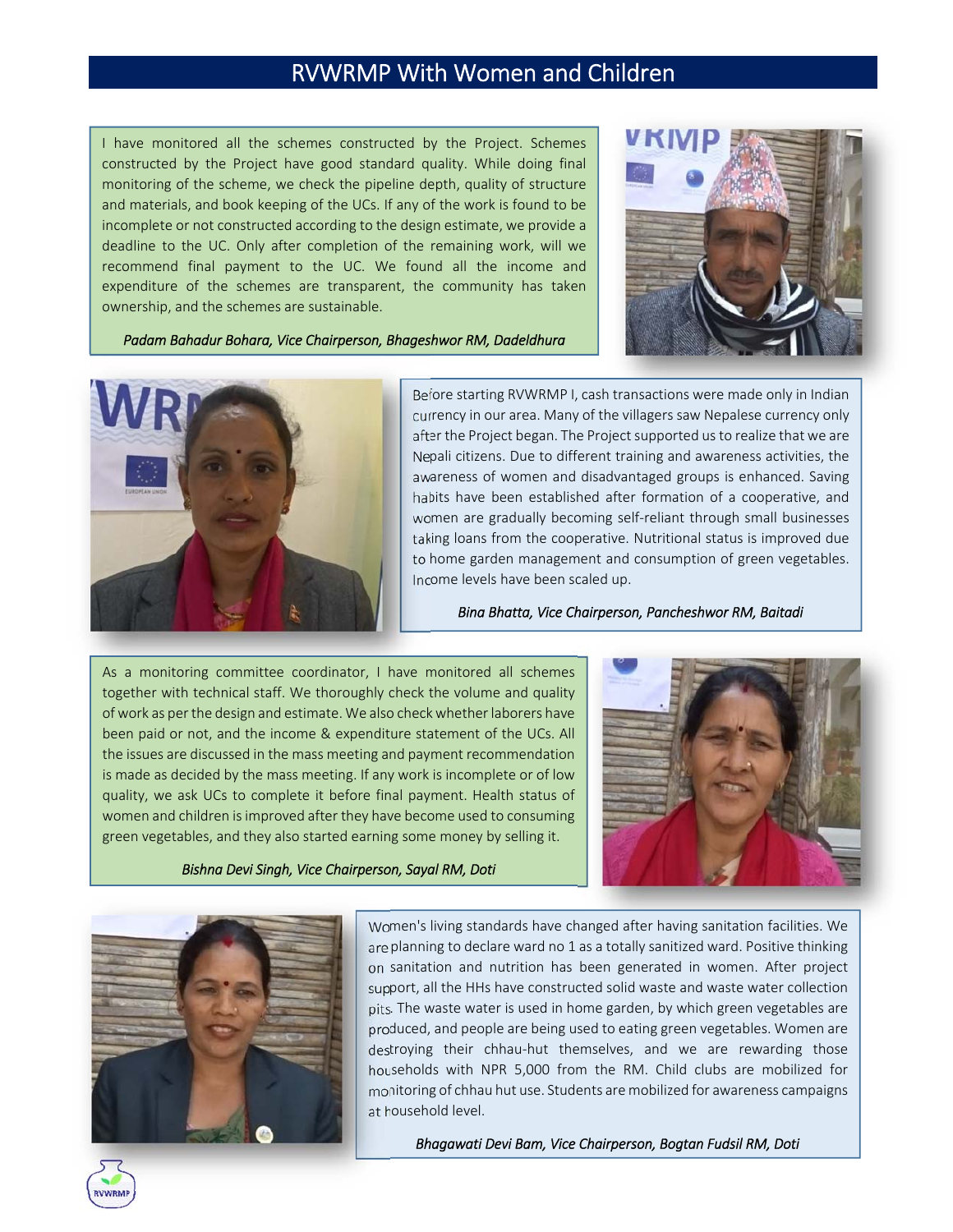The environment of the villages has been changed after RVWRMP's support. Private taps, CGD friendly school toilets, management of sanitary pads and installation of vending machines, has helped women and girls to keep themselves clean during menstruation. Waste disposal pits and bins have made the environment clean, and no plastics are visible. Household surroundings are clean and people are very happy, maintaining home garden management. We are now planning to separate the cow shed from home, and ensure manure management.

*Radhika Kumari Ratala, Vice Chairperson, Chhabis Pathebhera RM, Bajhang*





Menstruation was taken as sin and was considered a hateful thing. DMM has given the message to all to live with dignity. There is a lot of positive change but still much more to do. We were able to remove chhau-huts in 1,300 households in ward no 5. Women are leading the campaign and their confidence has increased. We are training the mothers' group on sewing and using sanitary pads. It is good that women are taking this change positively. We have separately allocated budget for dignified menstruation management activities from the RM for training, the awareness-raising campaign, and sanitary pad vending machine installation.

*Sarswati Rawal, Vice Chairperson, Ramaroshan RM, Achham*

 development activities. Most importantly, they know their rights and Before we were elected, none of the women used to know about the budget allocated by local government for women and children, and there was no transparency. Through RVWRMP's 'Women as Decision Makers' workshop we planned different activities and they are now being implemented in a transparent way. The Project's insistence on mandatory participation of women has raised women's awareness and they are actively participating in income generation and cooperative have started to raise their voices, demanding different development activities focusing on women.

*Sita Thapa, Vice Chairperson, Gaumul RM, Bajura*



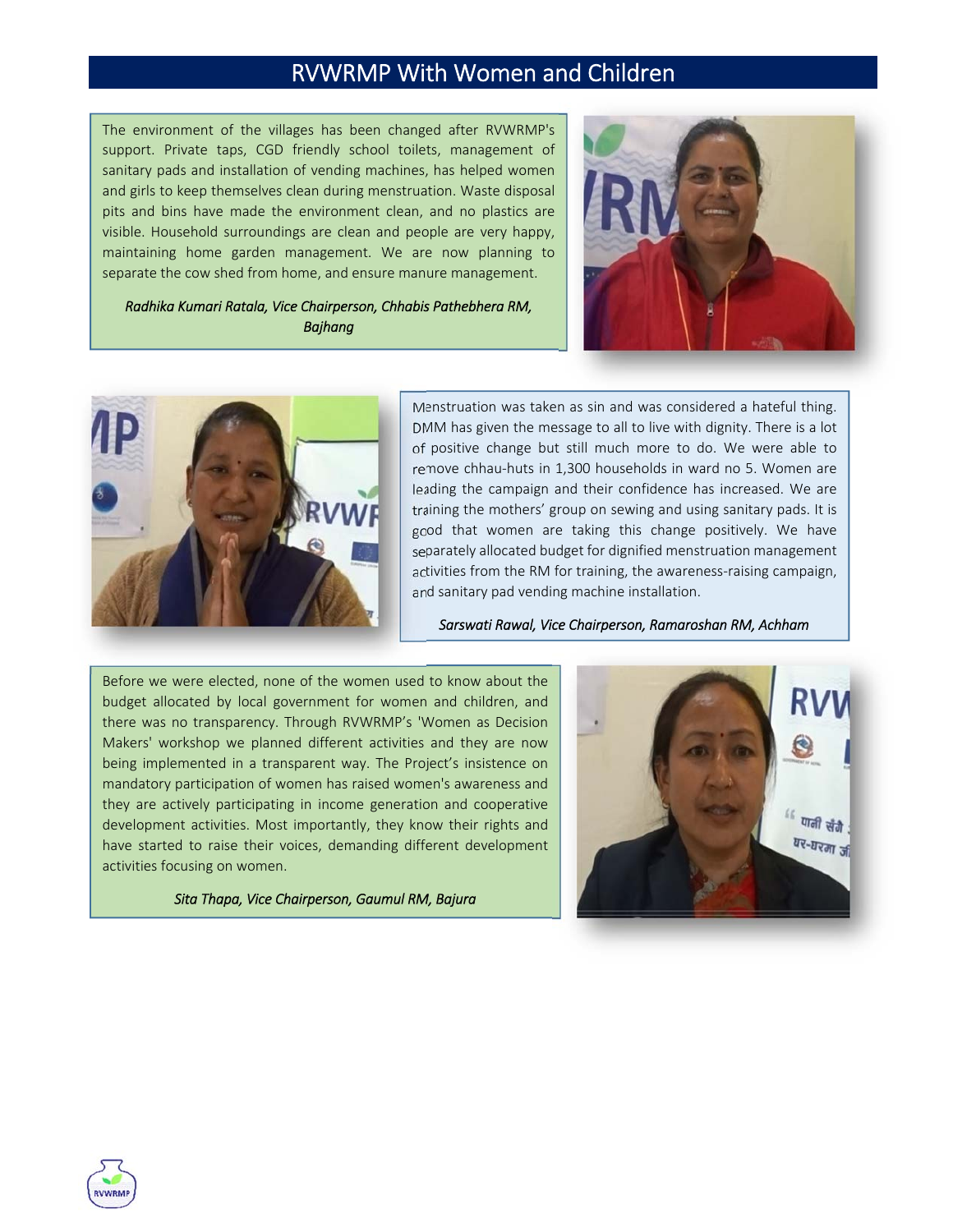#### **DHANGADHI DECLARATION ON DIGNIFIED MENSTRUATION MANAGAEMENT**

(Vice-Chairs' DMM Workshop, 11<sup>th</sup> February 2020)

Clause 38 of Constitution of Nepal, 2015 has ensured equal lineage rights, the right to safe motherhood and reproductive health, and the right to not suffer physical, mental, sexual, psychological or other form of violence or exploitation on the grounds of religion, social, cultural tradition, practice or on any other grounds. The Criminal Code (Act), 2019, prohibits any kind of discrimination and mistreatment, such as forcing women to be confined in a chhau-hut, and punishment is also provisioned for doing so. Similarly, the Local Government Operation Act, 2019 chapter 3, clause 11, has given the right to local government to eradicate harmful social beliefs, such as chhaupadi. Following the provisions of national legislation, and enhancing the social development process, in order to support achievement of the Sustainable Development Goals, the Deputy Chairpersons of RVWMRP working core RMs jointly issued a declaration, and committed its implementation under their own leadership. They made a common slogan of "Dignified Menstruation Management with Proper Hygiene, Safety and Self‐respect" during the conference conducted on  $10 - 11$ <sup>th</sup> February 2020, in Dhangadhi (with the chairpersonship of Dipayal Silgadhi Municipality Mayor, and Sudurpaschim Provincial Assembly Deputy Speaker as chief guest).

- 1. We commit to declare our RM totally sanitized and chhau‐hut free within two years, formulating a strategic plan and setting targets through a DMM conference at RM level, fully pursuing the existing act, policy, directives and manuals of federal, provincial and local levels, in line to achieve the Sustainable Development Goals.
- 2. We shall coordinate and lobby in a planned way with federal, provincial and local governments, in order to have the necessary financial resources to implement a DMM campaign under our own leadership, realizing that Dignified Menstrual Management is everybody's concern.
- 3. Considering female and adolescent girls as the key victims of chhaupadi practices, we shall organize campaigns mobilizing child clubs, adolescent girls' network and mothers' group, with the participation of schools and leadership of women's groups in an integrated manner.
- 4. In order to achieve result‐oriented and sustainable changes, and to establish a totally sanitized community, we shall develop and implement DMM indicators(assub indicators of totalsanitation) for model household, model community, model school and model ward/RM.
- 5. Considering the Total Sanitation and DMM campaigns as part of social accountability, self‐respect and critical factors for sustainable development, we shall develop and 'Annual Plan for Total Sanitation and DMM' in each RM, and lobby to incorporate it in the policy of the RM for FY 2077/078 with the required financial resources.
- 6. We shall develop an information bank of development stakeholders and establish stakeholders' desks in our RMs. We shall develop a common approach among all stakeholders while implementing DMM and total sanitation campaigns and programs.
- 7. To share knowledge, experiences and learning of WASH and DMM sector, we shall establish resource centres in our RMs, and coordinate with media through interaction, workshops, information management and publications.